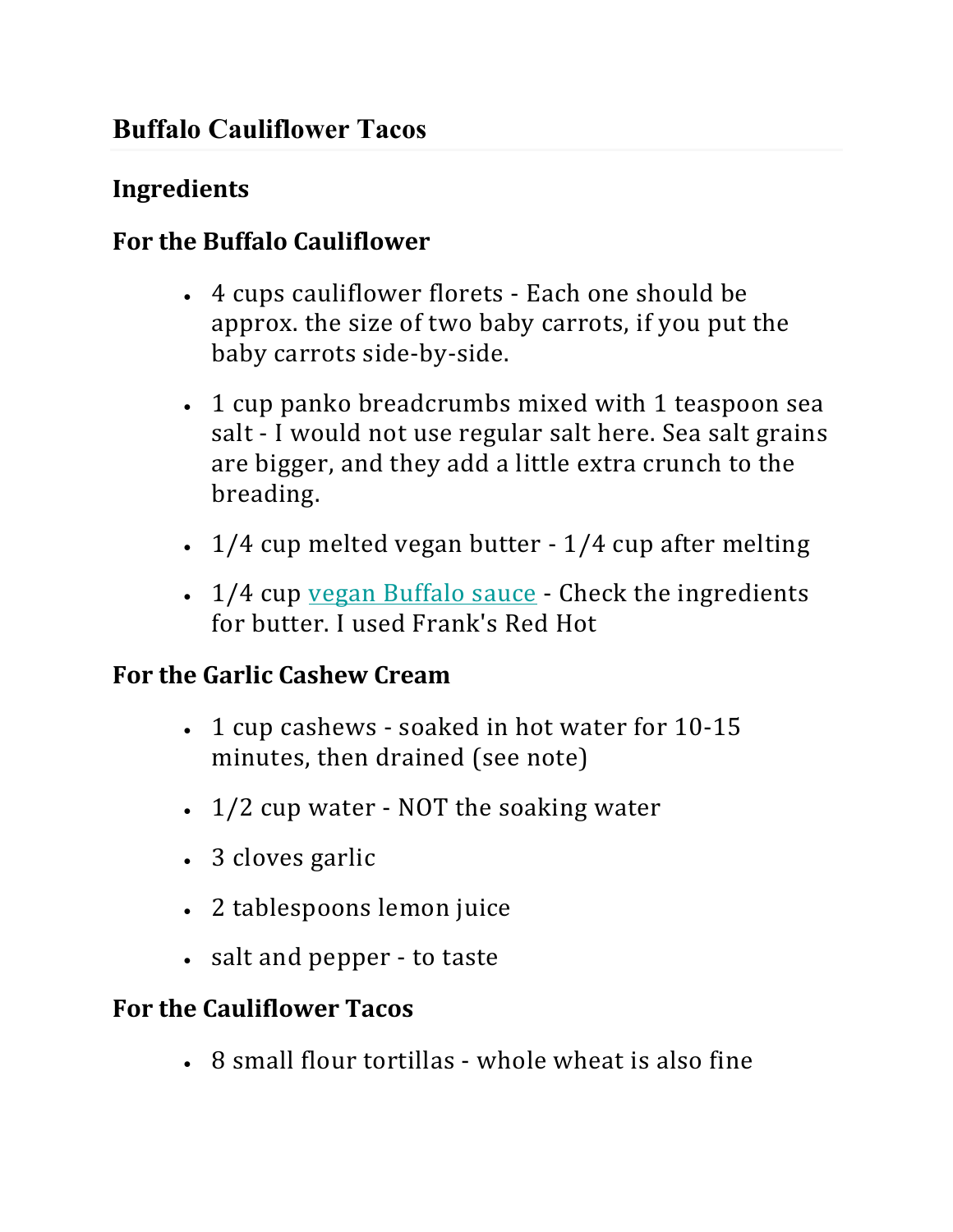- 1 Haas avocado sliced
- $\cdot$  1/2 cup chopped fresh cilantro
- $\cdot$  1 lime cut into 8 wedges

## **Instructions**

## **Make the Buffalo Cauliflower**

- Melt the vegan butter in a mug in the microwave, then whisk in the buffalo sauce.
- Holding by the stem, dip each floret in the butter/buffalo sauce mixture, getting most of the floret coated in sauce. It's fine if a bit of the stem doesn't get saucy. Hold the floret over the mug until it pretty much stops dripping. A few drips are OK, but if it's raining sauce, your panko is going to get clumpy and stop sticking as well.
- **To Air Fry:** Dredge the dipped floret in the panko/salt mixture, coating as much as you like, then place in the air fryer. No need to worry about a single layer. Just place it in there. Air fry at 350F (do not preheat) for 14-17 minutes, shaking gently a few times *(see note)*, and checking their progress when you shake. Your cauliflower is done when the florets are a little bit browned.
- **To Bake:** Dredge the dipped floret in the panko/salt mixture, coating as much as you like. Arrange the coated florets in a single layer on a baking sheet lined with parchment paper. Bake at 375F for 30-35 minutes, until the coating browns slightly.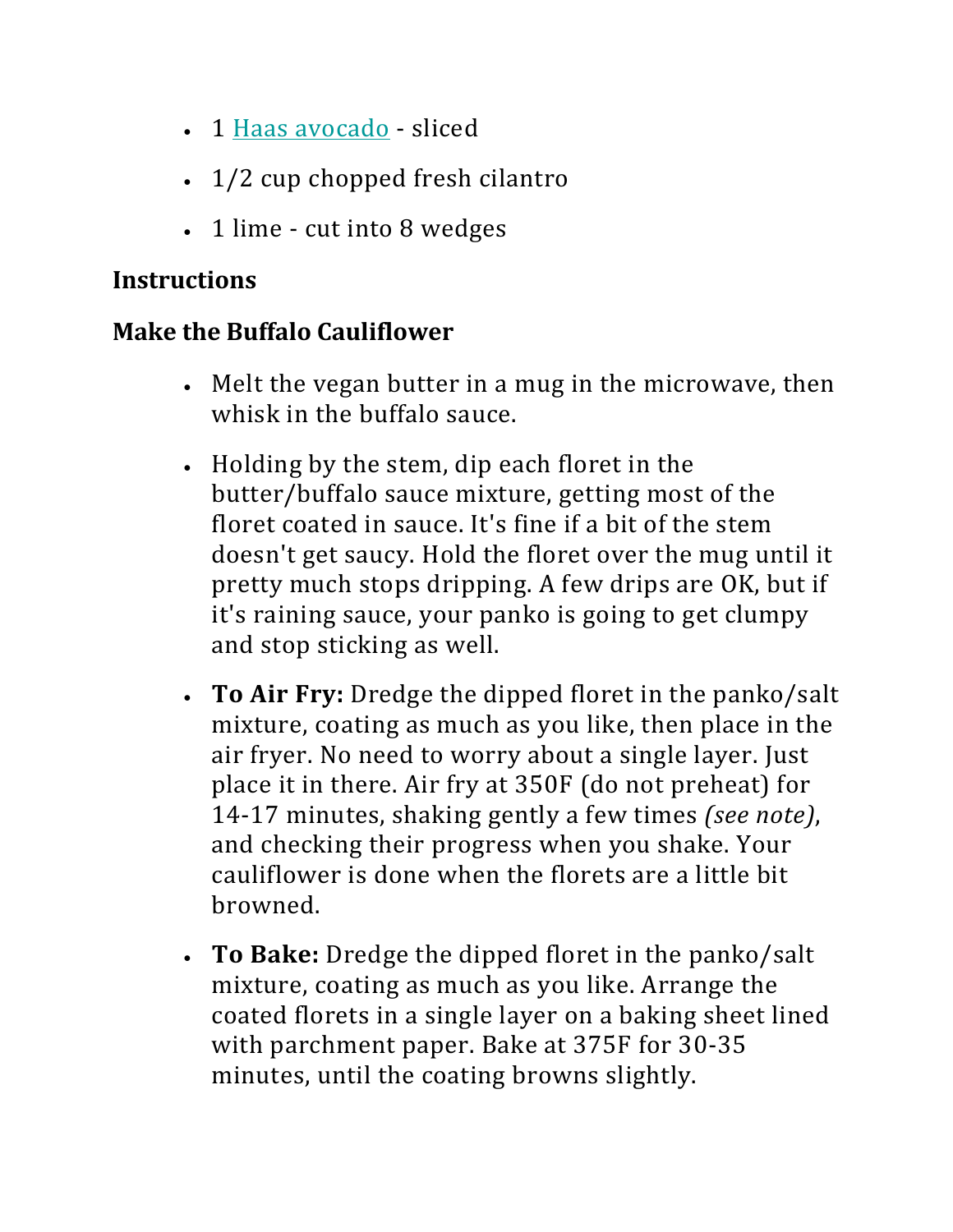### **Make the Garlic Cashew Cream**

- Combine all of the cashew cream ingredients in your blender, and puree until smooth. If you have to blend for more than 1 minute to get a totally smooth mix, be sure to give your blender's motor a minute or two to rest before blending more. Don't stop blending until you have a completely smooth cashew cream, and don't give up! Just keep on blending, scraping down the sides of the blender as needed, until you achieve the creamy texture you're going for.
- Season to taste with the salt and pepper.

### **Assemble the Cauliflower Tacos**

• Divide the cauliflower and avocado between your 8 tortillas, then drizzle a tablespoon or two of cashew cream onto each one. Top each taco with a tablespoon of chopped cilantro. Serve with the lime wedges on the side.

#### **Notes**

- *About the Cashews: I've discovered that you don't really need raw cashews to get a smooth cashew cream, so if you can't find raw, roasted is fine. Soak raw*  cashews for 10 minutes or soak roasted ones for 15 *minutes. If you are not using a high speed blender, add 5 more minutes to the soaking time.*
- *About the Recipe Time: The cook time assumes that you're using the air fryer and buying pre-cut cauliflower.* For a whole head of cauliflower, add 5-10 *minutes to the prep time. If you are making these in the*